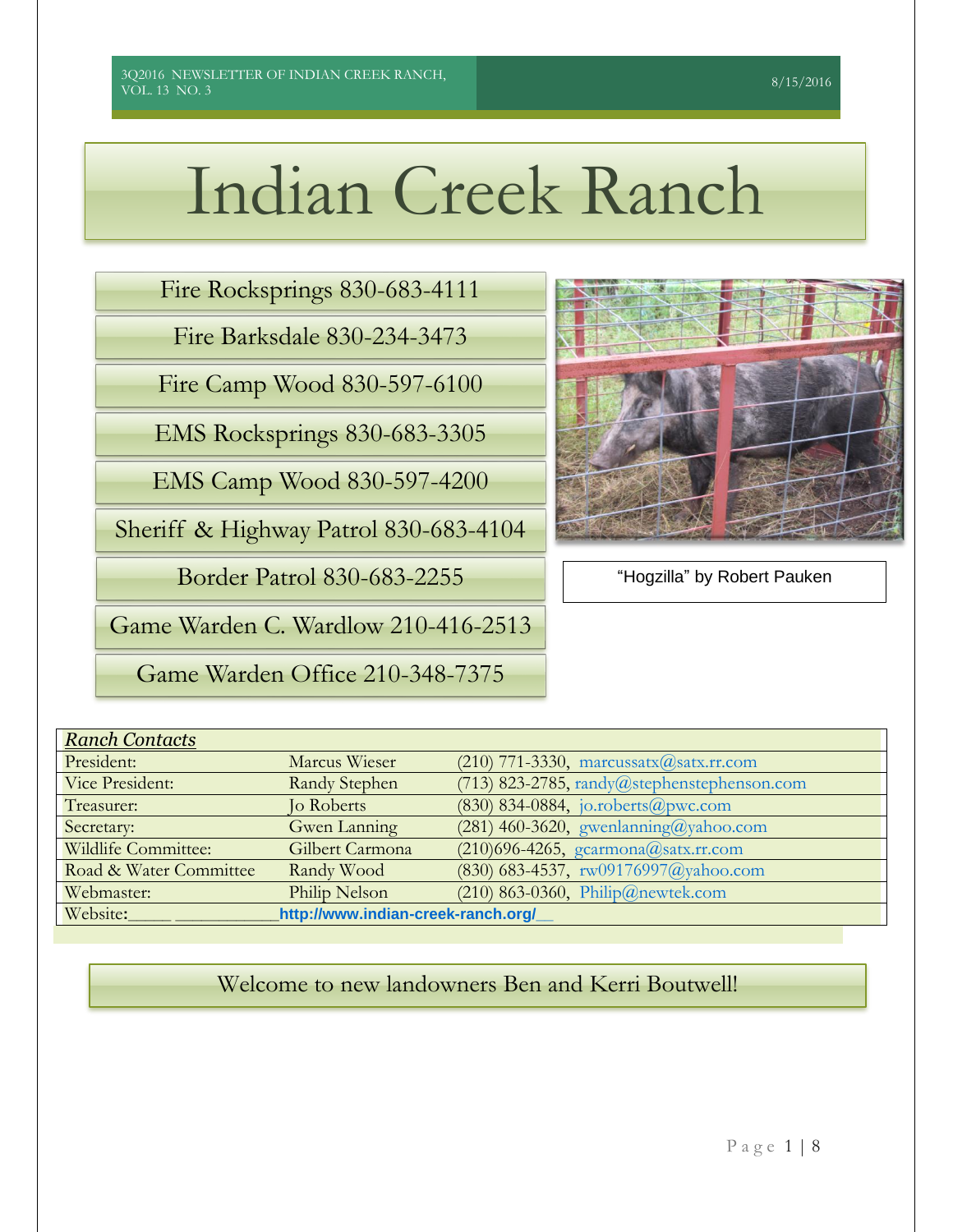# President's Report

#### By Marcus Wieser

At the Spring Meeting we discussed an alternate date and time for the Annual Meeting. The Board had given this proposed change a lot of thought prior to presenting it: Since many members have a long drive, we thought moving the meeting to later on Saturday afternoon might increase attendance. We also thought that moving the meeting to the weekend before the opening of the bow season would be convenient, since many landowners come to the ranch then to fill their feeders. This change was meant to give people more time to hunt. Based on the positive feedback at the Spring Gathering we decided to move the Annual Meeting forward. However, given the concerns voiced by members, it sounds like the change did not have as much backing as we thought. Therefore the board decided to move the meeting back to Oct 1. Lunch will be served at 11:30am, and the meeting will start at 12:00 noon. I hope the change does not cause too much confusion. Due to an extended stay in Europe I will not be able to attend this meeting. Vice Pres. Randy Stephen also has prior commitments. Treasurer Jo Roberts will preside over the meeting, as unanimously approved by the board.

Back in 2014 the Board invited committee chairs and other active members to attend Board meetings and discussions in an effort to create more transparency and to get input from a wider group of owners. One of the topics discussed was the necessary update of our bylaws. Bylaw revisions were made with the help of group input, with a focus on aligning them with the CCRs. The CCRs are legal and binding on the Association. To change those, 90% of

members must agree with the proposed change. The bylaws are written by the Board Members and focus on how to carry out the CCRs. These may be changed as frequently as the Board deems necessary.

At the meeting in January 2016, David Heft raised issues regarding whether the way the ICR Association has conducted its business over the past 10 years was in compliance with the CCRs. The current Board was open and receptive to David Heft's concerns and consulted the Association attorney for an opinion to ensure the CCRs were being followed and the Bylaws supported the CCRs. The Association's attorney replied, finding that the current and past Boards' actions were in line with the CCRs. On March 6, the current Board sent the attorney's reply to David Heft to address each of his concerns. We did not receive a response from David Heft until he replied to the fall meeting announcement. At the same time, some of you received emails from David Heft implying improprieties and inappropriateness by myself and the Board. Gwen forwarded you this email. To support the Board's commitment to conduct its business in an open and transparent manner, we recently sent an email with the January letter sent by David Heft to the Board stating concerns, and the Board's reply to David Heft's concerns, as written by the Association's attorney. In order to avoid the spread of misinformation we hope that both these communications will shine light onto the Association's actions.

Please reach out to me or any of the Board members if you have additional questions.

Marcus Wieser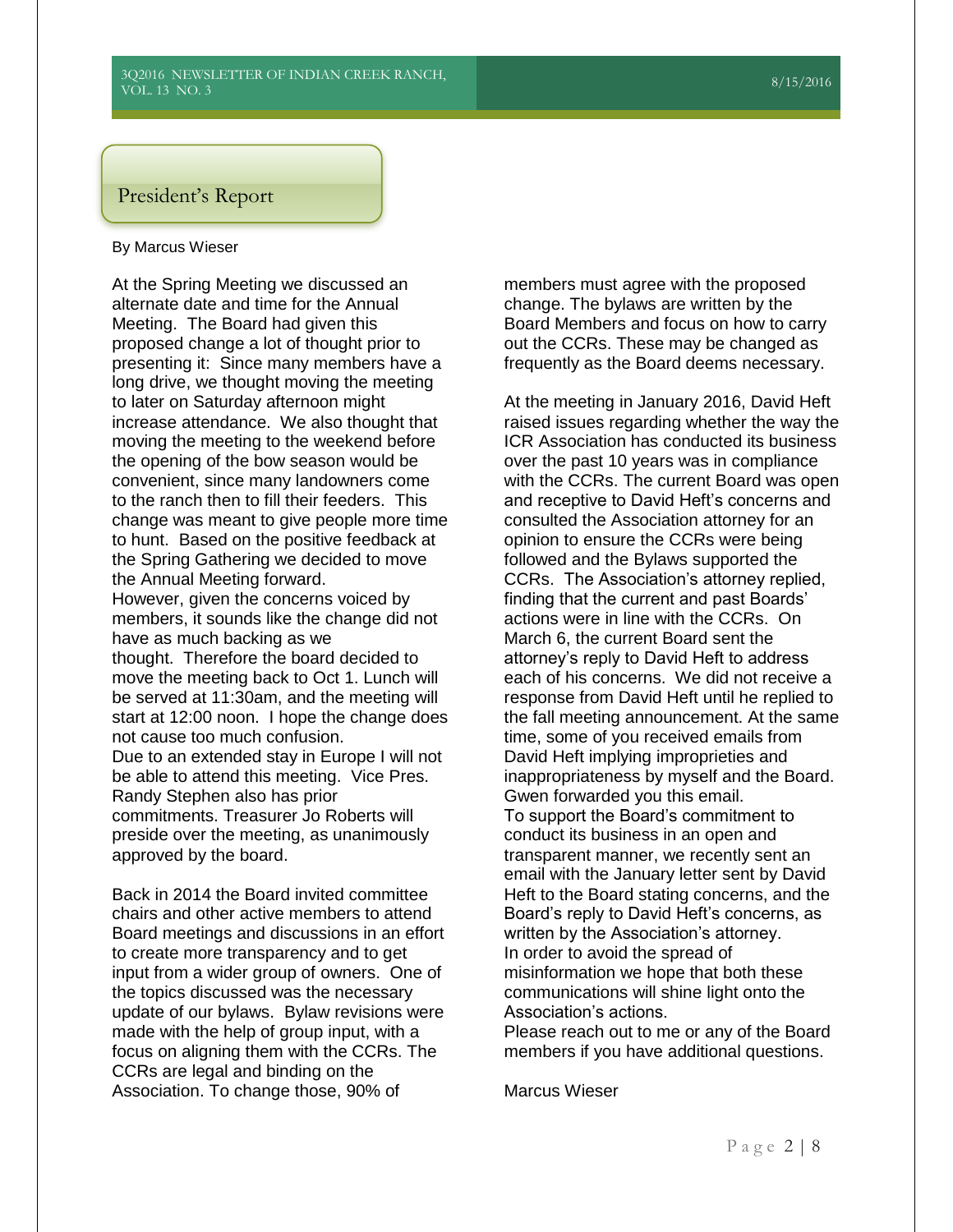# Vice President's Report

By Randy Stephen

Over the 4<sup>th</sup> of July we had a "perfect storm" hit the water system. Due to the<br>**Rumber of landaugare at the range and** number of landowners at the ranch and number or landowners at the ranch and<br>equipment failures Phase I, IV/VI all had water issues. When I discovered that my water issues. Wrien I discovered that my<br>storage tanks were not filling I went to check the new well/storage tanks in Phase IV, they were empty and the pump was running. I made a panicked call to who else but Randy Wood who was already up in Phase I working on their issues, he told me to turn the power off to the pump and he would come by to check it out. Randy came by a little later and that is when my education began. I rode with Randy the better part of 3 hours. As we drove around checking valves and looking for water, Randy tried his best to explain our water system and how it works, he lost me early on and I never caught up. Randy would stop here and there opening valves and closing other valves all the while explaining why he was doing what he was doing. By this time it was all "white noise" to me I was 2 stops back and unable to find my way home. In the end Randy was able to move water from Phase VII to Phase IV sometime Sunday night and my tanks started to fill. As a landowner I now have greater respect for our water system and the "mad scientist" that keeps the water flowing. I hope all landowners understand how fragile our water system can be at times and how important the water is to the ranch as a whole not to mention where we would be without Randy Wood's effort on our behalf. I want to remind everyone that Randy does all of this as a volunteer, so next time you an even be a commercy, so not make orage tanks were not ming

Lastly I want to say I agree with changing the meeting back to its original Phase II to Phase III to Phase III to Phase III to Phase III to Phase III to Phase III to Phase III to Phase I

date October 1<sup>st</sup>. The board had received comments that due to long drives and not being able to leave home on Fridays, some members were unable to attend our annual meetings held Saturday morning. As you know we held the Spring Gathering on Sunday morning in an effort include those folks. At that meeting those in attendance were asked if they liked the Sunday format; the consensus was that a Saturday meeting was preferred. Keeping the Oct. 1<sup>st</sup> date and pushing the time to 2:00pm to include Saturday arrivals created certain issues that the Board considered:

- 1) Bow Hunters may have to leave the meeting early to get to their stand
- 2) Those members leaving at end of meeting would be driving around during hunting time, something we have asked members to avoid.

It was decided to move the meeting to a different weekend to avoid those issues and as a plus it would give the hunters time to get ready for opening weekend. A Win Win for everyone right!----- WRONG!!!

You spoke loud and clear---we listened. Unfortunately the date change will cause me to miss the meeting but Jo has graciously agreed to preside over the meeting. You're lucky; I know the meeting will go much smoother with Jo at the helm.

 One last thought. My first term as Vice President is up so if you are interested being part of a great board and continue to make ICR a premier location in Edwards County now is the time to throw your hat in the ring.

Randy Stephen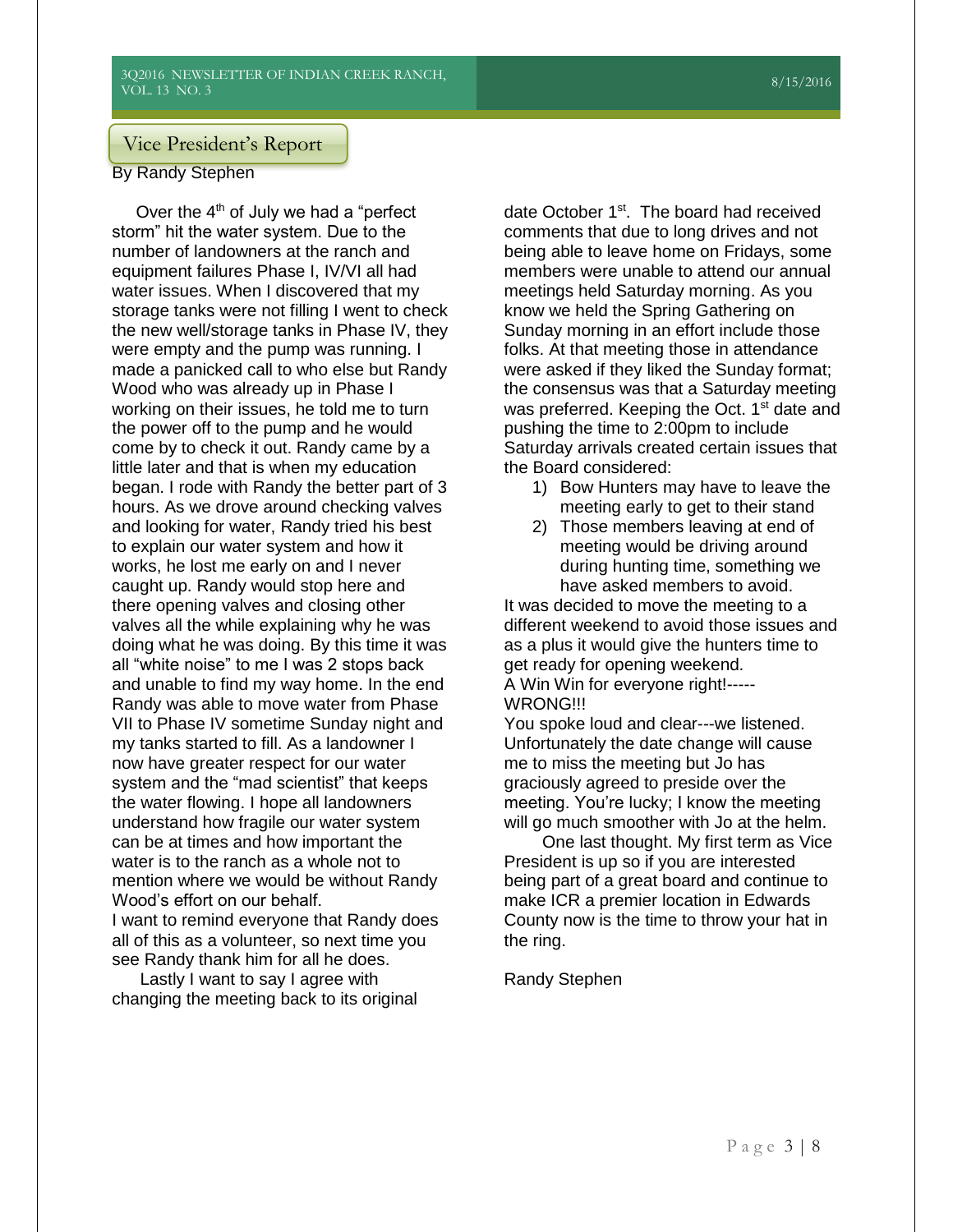# Wildlife Comm.

## Report

## By Gilbert Carmona

Texas Parks and Wildlife Department biologist Ryan Schmidt contacted David Heft on Aug. 1, with reports of a dead cow and some dead deer at a ranch in the vicinity, possibly from anthrax. Not much was known beyond that, but Ryan wanted to let us know.

That information was emailed to everyone on Aug. 2.

I have copied information on anthrax from the TPWD website, and it is at the end of this newsletter.

This year we plan to conduct the deer census on these date: Friday 8/26, Saturday 8/27 and Friday 9/3. We will need two persons to help with each of the counts this year. If you can volunteer, please let me know at [gcarmona@satx.rr.com](mailto:gcarmona@satx.rr.com) .

Road & Water Report

By Randy Wood

### **Roads**

The rains came, and then abruptly went! As a result, we did not have our normal June timeframe with road moisture for effective road work. So, as you will notice our roads are not terrible but they are worn.. Over the next few weeks we will try a new approach to address one of our worst areas. We have contracted with a company to use a rock crushing apparatus and other equipment to scrape material from the road edges into the road and crush it to produce a gravel surface. This has been done in a number of places (including CR 520 about 8 years ago) with the result of a more permanent condition. This work will occur in Phase I where we have been unable to find a contractor to haul material up the steep hill and where virtually no material is left to fix the problems.

We will evaluate the results, including the cost, in deciding whether to use this process in the future on other very bad and difficult areas.

As we move into the time when we normally get some rain, we will also use a grading

contractor to address other areas to the extent the budget allows.

## **Water**

We have recently installed a booster pump at a well in Phase I that previously has had limited use. As a result, the main part of the Phase I system is now fed by two wells. This has historically been the most watershort part of the ranch and the new booster pump seems to have improved the situation. One of the Phase I water tanks developed a leak in the side and I had to drain it to attempt a repair. As part of that process, I opened a number of Phase I property valves to try to make good use of the water in the tank. If you find your Phase I valve open, I am the culprit. I am still evaluating the repair so be patient with me. In addition to the shortages due to the Phase I upgrades and a Phase IV problem over the July 4 time frame, we have encountered the normal summer weekend high water demand and some folks have not had water for a while. While this is discouraging it is a fact of life when the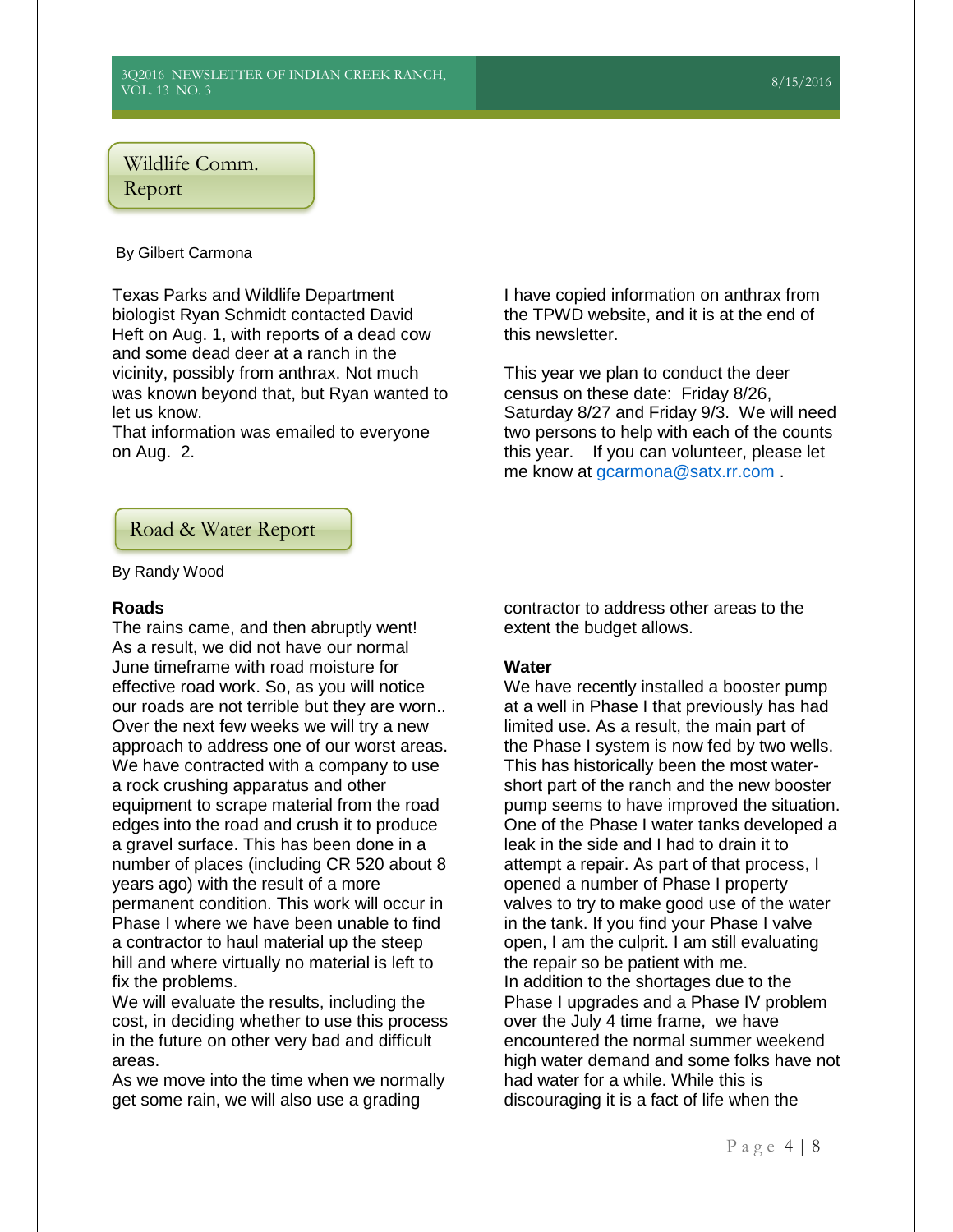system can not deliver at the high demand rate that occurs when lots of folks come in over a weekend.

Please call me if you have or see a problem. I don't drive around looking for trouble.

# Reminders

- Please continue to submit your harvest data to our wildlife committee. You can either use the mailbox at the front of the ranch, or email Gilbert Carmona directly.
- Please don't forget to turn off your water valves before you leave.
- Please remember that the association water is for wildlife use only and not safe for domestic use.
- Please remember that the speed limit on the ranch roads is 20 MPH. Please do not speed on our roads, as driving too fast is unsafe and wears the roads out prematurely.

## Secretary's Report

#### By Gwen Lanning

If you want to notify other landowners of a lost or found item or item for sale, you can email me and I will send it out to everyone.

Treasurer's Report

#### By Jo Roberts

For the first half of this year, expenditures have been modest. The only significant expenditures have been attorney fees (\$3,000), necessary repairs to the water system (\$3,900), and electricity to power the well pumps (\$1,800). The water repairs were both in Phase I and as they were expected, are funded from our water system reserve. With the aging of the original water equipment, we expect to see more of these costs in the coming years. Total budget spend for the year is \$9,219. Randy Wood has done an assessment of the Association roads so we plan to spend our road budget

My email is [gwenlanning@yahoo.com.](mailto:gwenlanning@yahoo.com) Our website is: [http://www.indian-creek](http://www.indian-creek-ranch.org/)[ranch.org/](http://www.indian-creek-ranch.org/)

on some much needed repairs when the rains return.

Water and road maintenance are our primary costs. This year, they make up 79% of our budget and last year, they consumed 87% of our actual spending.

Since the last newsletter, I have been in the wet, cool climate of British Columbia. I have now returned to Texas and I hope some of the wet weather follows me. It appears that it has been a dry, hot summer.

I look forward to seeing everyone at the fall meeting.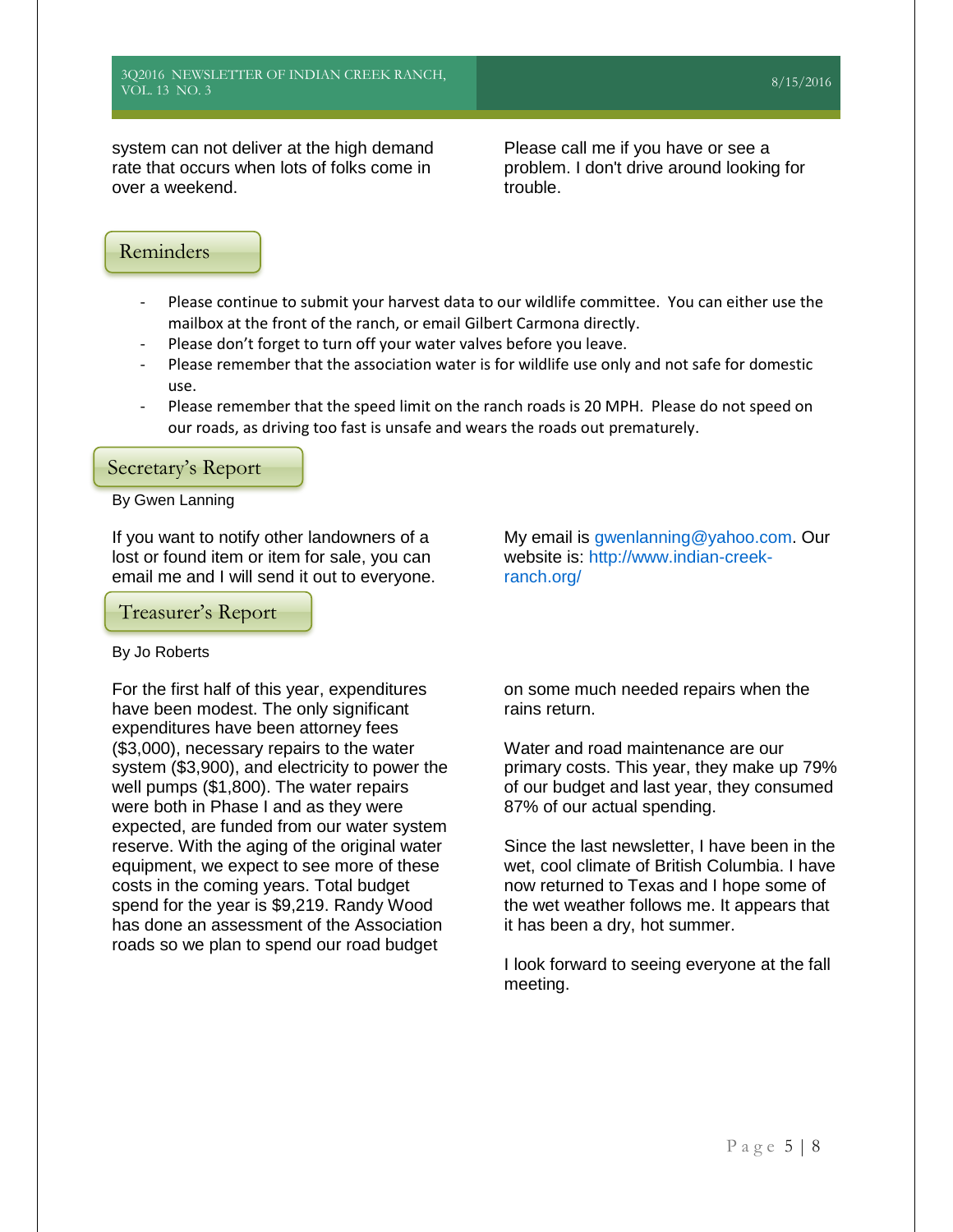#### Income and Expense Report - 2016

The Owners Association at Indian Creek

As of August 8, 2016

|                                                                                                                                                                                                                                             |   | 2015                      |              | 1Q 2016                  |   | 2Q 2016      |    | 3Q 2016                  |   | 4Q 2016                  |    | 2016 Total |               | <b>Budget</b> |              | Remaining  |
|---------------------------------------------------------------------------------------------------------------------------------------------------------------------------------------------------------------------------------------------|---|---------------------------|--------------|--------------------------|---|--------------|----|--------------------------|---|--------------------------|----|------------|---------------|---------------|--------------|------------|
| <b>Balance brought forward from 2015:</b>                                                                                                                                                                                                   |   |                           |              | \$49,279.71              |   |              |    |                          |   |                          |    |            |               |               |              |            |
| Income in $20161$                                                                                                                                                                                                                           |   |                           |              |                          |   |              |    |                          |   |                          |    |            |               |               |              |            |
| <b>Annual Assessments</b>                                                                                                                                                                                                                   |   | $$32,957.81$ $$29,175.17$ |              |                          |   | $5$ 2.584.58 | \$ |                          |   | ٠                        | Ś  | 31,759.75  | \$.           | 33,066.73     | <sup>S</sup> | 1,964.95   |
| Other Income                                                                                                                                                                                                                                | Ś | 31.00                     | Ś            |                          | Ś |              | Ś  |                          | Ś |                          |    |            |               |               | \$           |            |
| Total Income \$32,988.81 \$29,175.17                                                                                                                                                                                                        |   |                           |              |                          |   | $5$ 2.584.58 | \$ |                          | Ś | ٠                        | Ś. | 31,759.75  |               | \$33,066.73   | Ŝ            | 1,964.95   |
| Expenses in $2016^{2,3}$                                                                                                                                                                                                                    |   |                           |              |                          |   |              |    |                          |   |                          |    |            |               |               |              |            |
| <b>Road Work</b>                                                                                                                                                                                                                            |   | $$26,614.32$ \$           |              | 340.00                   |   |              |    |                          |   |                          | \$ | 340.00     | \$            | 16,000.00     | Ś            | 15,660.00  |
| Water System Maintenance                                                                                                                                                                                                                    |   | 1,449.62                  | <sub>S</sub> |                          |   |              |    |                          |   |                          |    |            | Ś             | 3,000.00      | Ś            | 3,000.00   |
| Water System Reserve <sup>4</sup>                                                                                                                                                                                                           | Ś | 1,408.33                  | \$           | $\overline{\phantom{m}}$ |   | 3,918.38     |    |                          |   | $\overline{\phantom{a}}$ |    | 3,918.38   | $\mathsf{S}$  | 20,000.00     | \$.          | 16,081.62  |
| <b>Wildlife Biologist</b>                                                                                                                                                                                                                   |   |                           |              |                          |   |              |    |                          |   | $\overline{\phantom{a}}$ |    |            |               |               |              |            |
| <b>Electric Bills</b>                                                                                                                                                                                                                       | Ś | 3,157.26                  | Ś            | 710.16                   |   | 771.89       | Ś  | 286.13                   |   | ٠                        |    | 1.768.18   | Ś             | 3,500.00      |              | 1,731.82   |
| <b>Annual Meeting</b>                                                                                                                                                                                                                       |   | 375.37 \$                 |              |                          | Ś | 106.02       | Ś  |                          |   | $\blacksquare$           |    | 106.02     | Ŝ             | 500.00        | <b>S</b>     | 393.98     |
| <b>Grounds Maintenance</b>                                                                                                                                                                                                                  |   | 943.10                    | Ś            |                          |   | 71.41        | S  |                          |   |                          |    | 71.41      | S             | 1,500.00      | S            | 1,428.59   |
| <b>Property Taxes</b>                                                                                                                                                                                                                       |   | 920.39                    | Ŝ            |                          |   |              |    | $\overline{\phantom{a}}$ |   |                          |    |            |               | 900.00        | -Ś           | 900.00     |
| <b>Administrative Expenses</b>                                                                                                                                                                                                              |   | 1,894.22                  | Ś            | 34.62                    |   |              |    | $\overline{\phantom{a}}$ |   | $\overline{\phantom{a}}$ |    | 34.62      | <sup>\$</sup> | 2,000.00      |              | 1,965.38   |
| <b>Attorney Fees</b>                                                                                                                                                                                                                        |   | 870.00                    | Ś            | 2,400.00                 |   | 580.00       |    |                          |   | $\overline{\phantom{a}}$ |    | 2,980.00   | Ś             | 400.00        | Ŝ            | (2,580.00) |
| <b>General Reserve</b>                                                                                                                                                                                                                      |   |                           | ς            |                          | Ś |              |    |                          |   | $\overline{\phantom{a}}$ |    |            | Ś             | 6,000.00      | S            | 6,000.00   |
| Total Expenses \$37,632.61                                                                                                                                                                                                                  |   |                           | \$           | 3,484.78                 | Ś | 5,447.70     | Ś  | 286.13                   | Ś |                          |    | 9.218.61   | Ś             | 53.800.00     | Ś            | 44,581.39  |
| <b>Current Balance:</b><br>71,820.85<br>\$.<br>\$ (28,000.00)<br><b>Emergency Reserve</b><br>Amount Still Available for Current Year (with dues received)<br>\$43,820.85<br>Amount Available in Total for Current Year (with dues expected) |   |                           |              |                          |   |              |    |                          |   |                          |    |            |               |               |              |            |
|                                                                                                                                                                                                                                             |   |                           |              |                          |   |              |    |                          |   |                          |    |            | Ś             | 54,346.44     |              |            |

 $1$  Income is considered received when it is deposited in the ICR bank account.

 $^{2}$  Expenses for labor, e.g., well services or road work, are accrued in the month the work was performed.

<sup>3</sup> Expenses incurred and submitted for reimbursement by Owners, e.g., plumbing supplies, annual meeting expenses, administrative expenses, are considered incurred upon acceptance of invoices/receipts by the Treasurer.

 $^4$  Water reserve includes replacement items for wells, i.e., bladders, pressure tanks & pressure pumps. For 2016 includes two bladders & one pressure tank as budgeted in 2015 but not incurred. No new replacements expected in 2016.

# *Miscellaneous Business*

#### **CALENDAR - Upcoming Events**

**Lock combination changes will be the first Monday of the month. Emails with the new combinations will be sent out a week before the change, but combinations will not be published in the newsletter.**

If you have classifieds or photos to include in future newsletters, please email them to me at [gwenlanning@yahoo.com](mailto:gwenlanning@yahoo.com) . Next newsletter – November 15, 2016 – or thereabouts.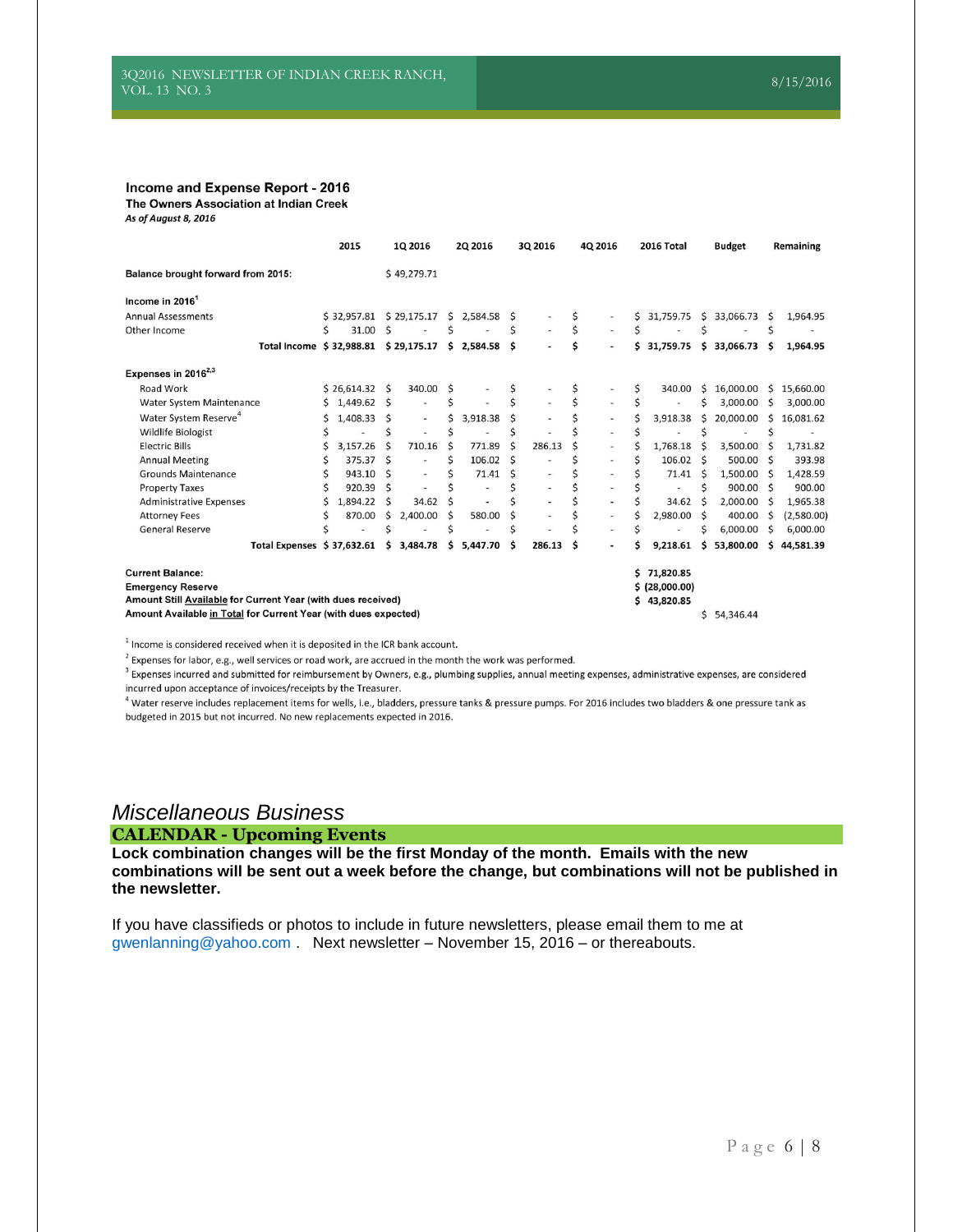## Wildlife Diseases Anthrax???

**source:**

**[http://tpwd.texas.gov/landwater/la](http://tpwd.texas.gov/landwater/land/habitats/faq/diseases/disease7.phtml) [nd/habitats/faq/diseases/disease7.](http://tpwd.texas.gov/landwater/land/habitats/faq/diseases/disease7.phtml) [phtml](http://tpwd.texas.gov/landwater/land/habitats/faq/diseases/disease7.phtml)**

#### **Background**

Anthrax is an endemic bacteria disease in Texas typically found in portions of Crockett, Val Verde, Sutton, Edwards, Kinney and Maverick Counties. It is infectious to all mammals, including humans, and is caused by the bacterium Bacillus anthracis. The disease is almost always fatal in deer and livestock. In humans, anthrax is treatable at early stages with antibiotics, but it CAN BE FATAL if it is not treated. Livestock can be vaccinated; producers in anthrax-endemic counties typically vaccinate. Humans can be vaccinated; however, vaccination is not typically recommended unless individuals are at high risk of infection (military personnel stationed in the Middle-east where anthrax could be used as a biological weapon).

Common sense is your best ally in dealing with anthrax. If you locate a live animal or carcass and suspect anthrax, do not touch it. If you do not know what you are doing, find someone who does. Texas Animal Health Commission can provide information on animal cases. Texas Department of Health provides information on human cases.

There are three types of infections possible in humans: (1) cutaneous (skin), (2) inhalational (lungs), and (3) gastro-intestinal (stomach).

Cutaneous anthrax is the most common form of the disease and may result from contact with infected materials (especially body fluids from an infected carcass). Infection is more likely if you have open wounds on your skin. After an incubation period of 1 to 10 days, there will be a blister-like lesion at the site of infection that eventually turns black. Cutaneous anthrax is readily treatable (even if lesions are apparent) with antibiotics. If personnel have been exposed and develop this type of lesion, they should seek medical attention immediately.

Inhalational anthrax is less likely to occur, but is more serious. After incubation (1 - 10 days), the individual may exhibit flu-like symptoms (fever, tiredness, cough, chest pain). Inhalational anthrax progresses very quickly; without early treatment it is fatal. If personnel have been exposed and develop any of these symptoms, they must seek medical attention immediately.

Gastro-intestinal anthrax results from consuming undercooked meat from an infected animal. This type of anthrax is extremely rare. Typical symptoms include gastro-intestinal distress (stomach ache/cramping, etc.).

Anthrax bacteria reside in the soil in many regions of Texas, but epizootics are more frequent in the counties mentioned above. During the warm summer months, when there are rapid changes in climatic conditions (alternating periods of rain and drought), spores of the bacterium can be found at the soil surface and on lowlevel vegetation where they are readily available for ingestion by livestock/wildlife. The incubation period is between 1 and 10 days. After the onset of clinical signs, livestock/wildlife die very rapidly, in as little as 3-4 hours. Clinical signs include depression, lethargy, and staggering; animals may try to get to water. Live animals